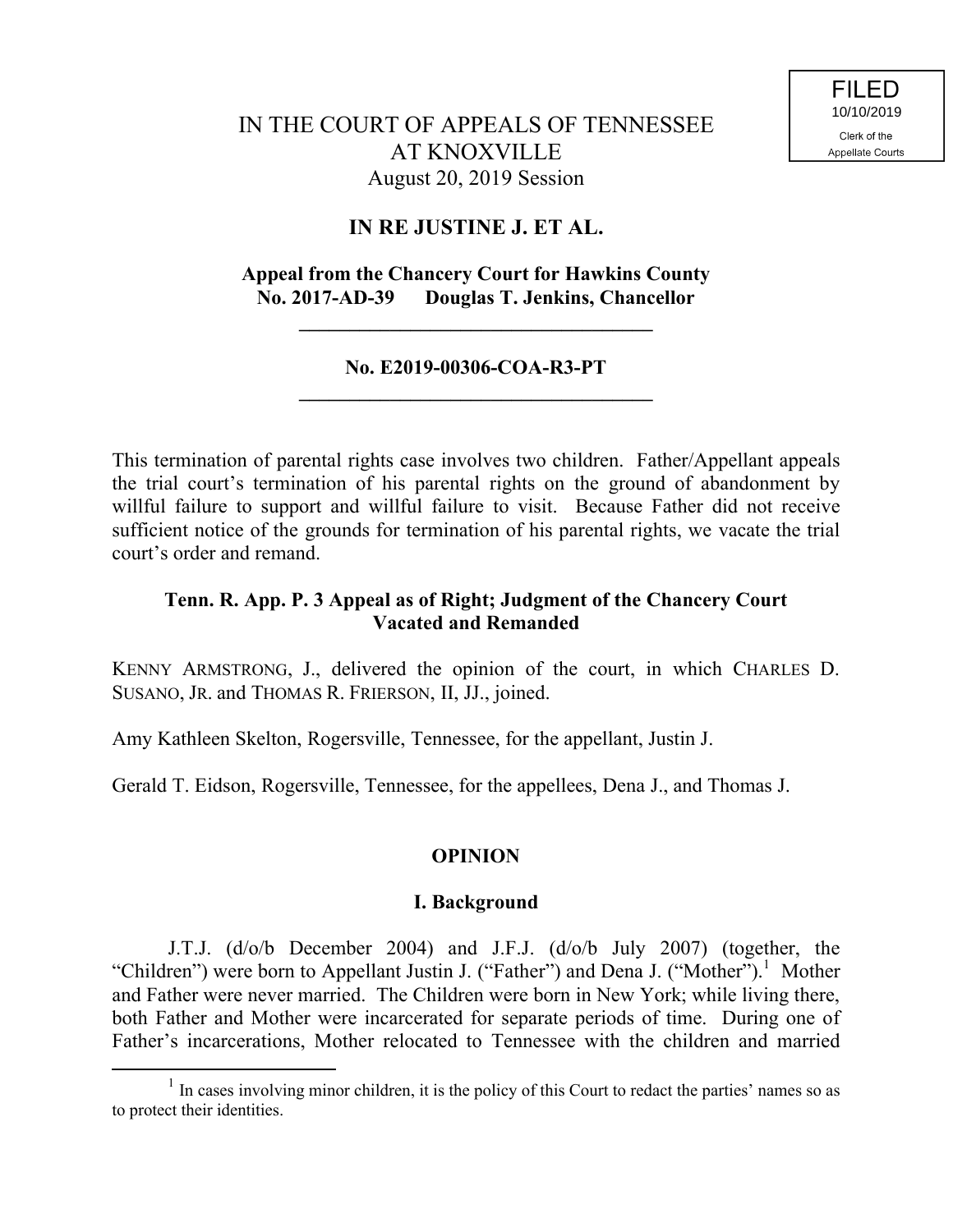Thomas J. (together with Mother, "Appellees").

On October 23, 2017, Appellees filed a petition to terminate Father's parental rights and for adoption. As grounds, Appellees alleged abandonment by willful failure to visit and willful failure to support "for a period over four (4) months prior to the filing of this Petition." The trial court appointed a guardian ad litem for the Children and an attorney for Father on his pauper's oath.

On April 23, 2018, Father filed a response in opposition to the petition to terminate his parental rights. The matter was set for hearing on June 27, 2018. At the hearing, Father made an oral motion to dismiss the petition on the ground that the petition failed to comply with statutory and local rules concerning pleadings in termination of parental rights cases. In response to Father's oral motion to dismiss, at the June 27 hearing, Appellees made an oral motion to amend their petition, and the case was continued to October 3, 2018 for trial. On October 1, 2018, Father filed a written motion to dismiss.<sup>2</sup> On October 2, 2018, one day before trial, Appellees filed an "addendum" to their petition to terminate Father's parental rights. As is relevant to this appeal, in their addendum, Appellees allege, for the first time, that "the period of time that the Respondent's actions and omissions have occurred are from January 20, 2016 to the filing date of this petition," which was October 23, 2017.

The case was heard on October 3, 2018. By order of February 1, 2019, the trial court terminated Father's parental rights on the grounds of abandonment by willful failure to visit and willful failure to support. The trial court found that the relevant fourmonth period was "September 13, 2015 to January 13, 2016." Father appeals.

#### **II. Issues**

Father raises six issues as stated in his brief:

 $\overline{a}$ 

1. Did the trial court err by denying the Father's Motions to Dismiss for fatal defects in the Petition.

2. Did the trial court err by allowing the trial to proceed when the relevant four-month window to determine visitation and support could not be determined—and was not provided to the Father—until the trial began.

3. Did the trial court err by concluding that there was clear and convincing evidence that the Father willfully failed to support the minor children.

4. Did the trial court err by concluding that there was clear and convincing evidence that the Father abandoned the minor children due to willful failure

<sup>&</sup>lt;sup>2</sup> Although there is no written order denying Father's motion to dismiss, based on the fact that the petition to terminate his parental rights proceeded to trial on the merits, we infer that the motion was, in fact, denied by the trial court.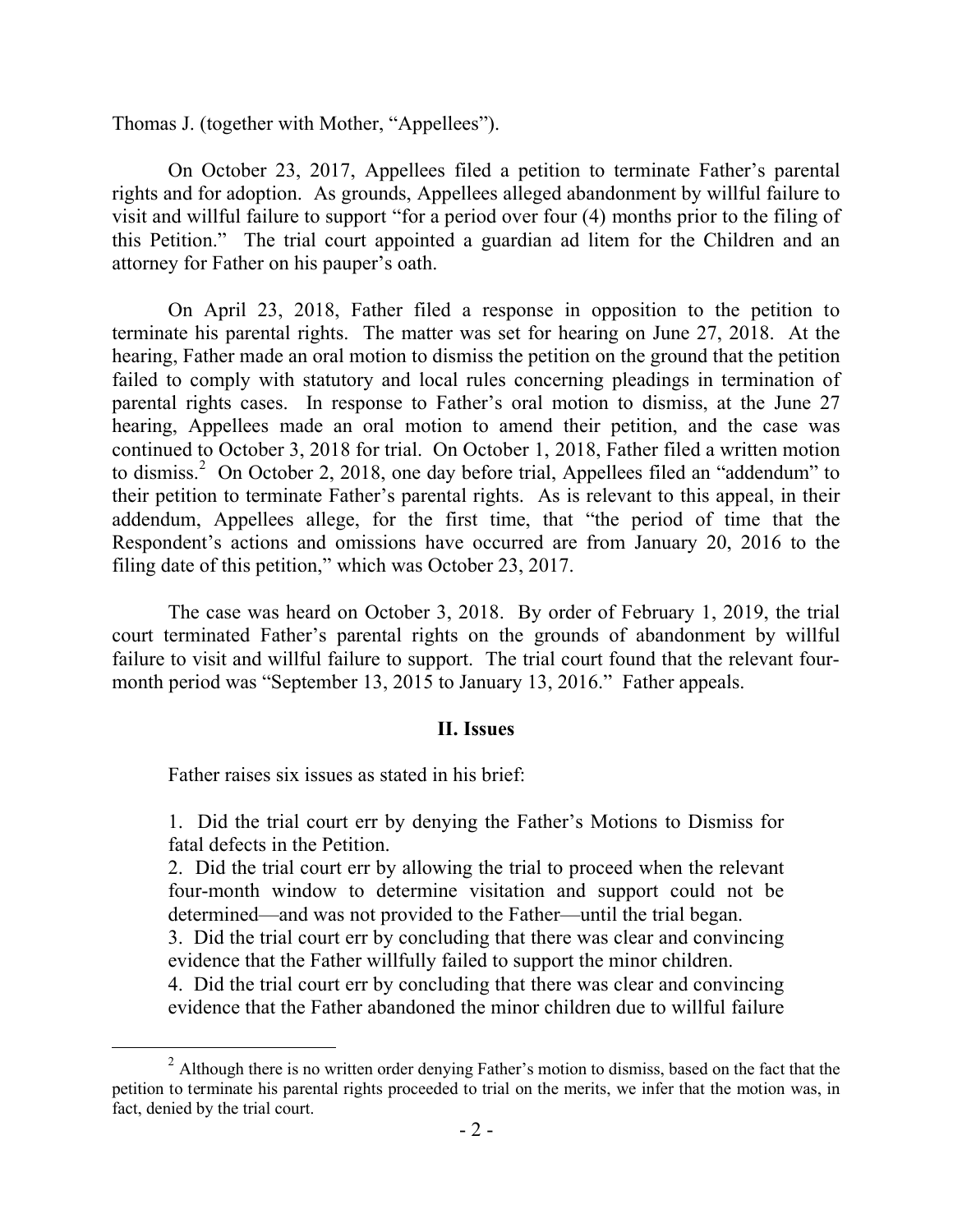to visit.

5. Did the trial court err by concluding that clear and convincing evidence existed that the termination of the Father's parental rights was in the best interests of the minor children.

6. Did the trial court err by failing to prepare an order specifically listing the Court's conclusions of law and findings of fact—and instead filed a transcript of his oral findings of fact from the trial—as required by Tennessee Code Annotated § 36-1-113(k).

#### **III. Standard of Review**

Under both the United States and Tennessee Constitutions, a parent has a fundamental right to the care, custody, and control of his or her child. *Stanley v. Illinois*, 405 U.S. 645, 651 (1972); *Nash-Putnam v. McCloud*, 921 S.W.2d 170, 174 (Tenn. 1996). Thus, the state may interfere with parental rights only when a compelling interest exists. *Nash-Putnam*, 921 S.W.2d at 174-75 (citing *Santosky v. Kramer*, 455 U.S. 745 (1982)). Our termination statutes identify "those situations in which the state's interest in the welfare of a child justifies interference with a parent's constitutional rights by setting forth grounds on which termination proceedings can be brought." *In re W.B*., Nos. M2004-00999-COA-R3-PT, M2004-01572-COA-R3-PT, 2005 WL 1021618, at \*7 (Tenn. Ct. App. Apr. 29, 2005) (citing Tenn. Code Ann. § 36-1-113(g)). A person seeking to terminate parental rights must prove both the existence of one of the statutory grounds for termination and that termination is in the child's best interest. Tenn. Code Ann. § 36-1-113(c); *In re D.L.B.*, 118 S.W.3d 360, 367 (Tenn. 2003); *In re Valentine*, 79 S.W.3d 539, 546 (Tenn. 2002).

Because of the fundamental nature of the parent's rights and the grave consequences of the termination of those rights, courts must require a higher standard of proof in deciding termination cases. *Santosky*, 455 U.S. at 769. Accordingly, both the grounds for termination and that termination of parental rights is in the child's best interest must be established by clear and convincing evidence. Tenn. Code Ann. § 36-3- 113(c)(1); *In re Valentine*, 79 S.W.3d at 546. Clear and convincing evidence "establishes that the truth of the facts asserted is highly probable . . . and eliminates any serious or substantial doubt about the correctness of the conclusions drawn from the evidence." *In re M.J.B.*, 140 S.W.3d 643, 653 (Tenn. Ct. App. 2004), *perm. app. denied* (Tenn. July 12, 2004). Such evidence "produces in a fact-finder's mind a firm belief or conviction regarding the truth of the facts sought to be established." *Id.* at 653.

In view of the heightened standard of proof in termination of parental rights cases, a reviewing court must modify the customary standard of review in Tennessee Rule of Appellate Procedure 13(d). As to the trial court's findings of fact, our review is *de novo* with a presumption of correctness unless the evidence preponderates otherwise. Tenn. R. App. P. 13(d). We must then determine whether the facts, as found by the trial court or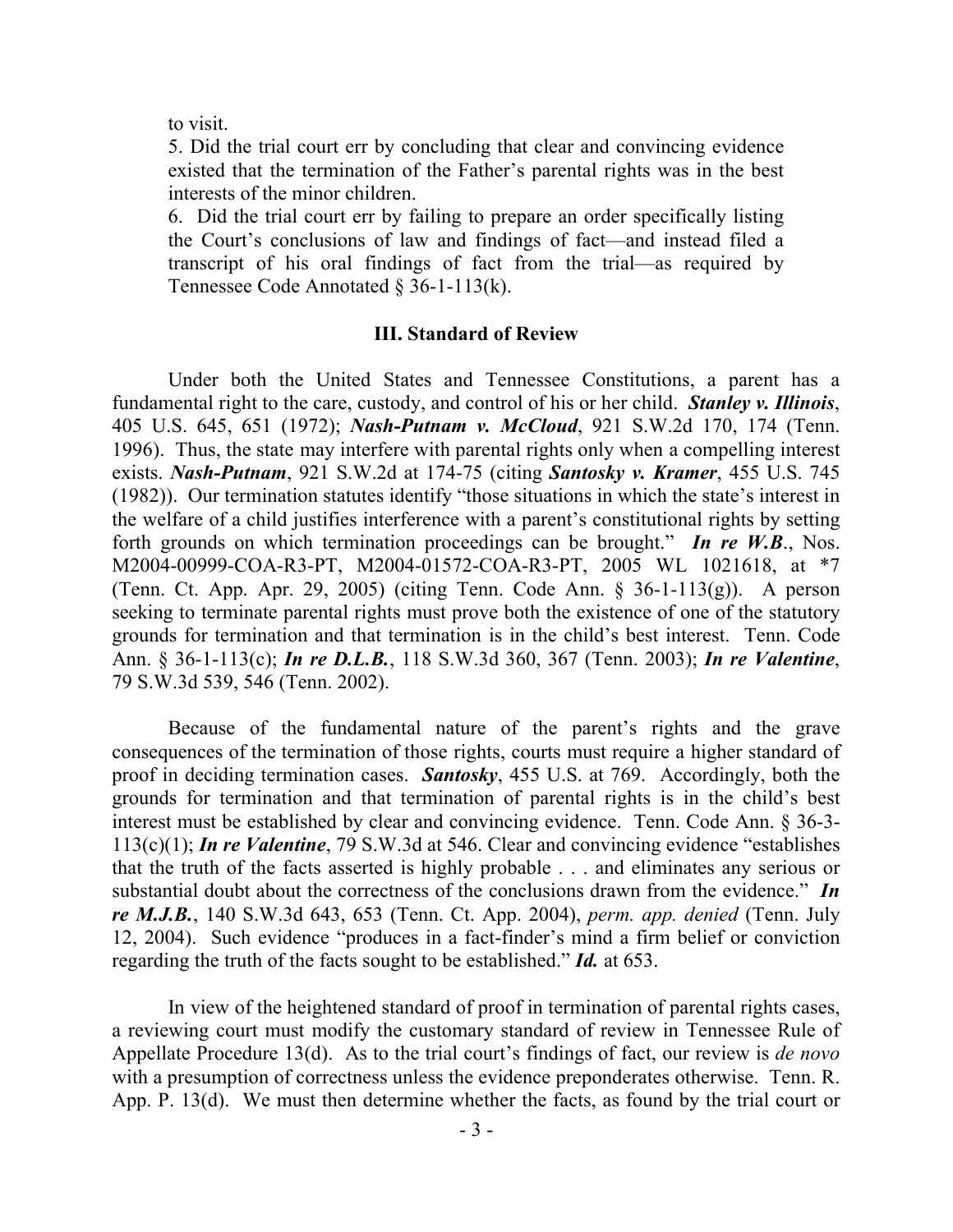as supported by the preponderance of the evidence, clearly and convincingly establish the elements necessary to terminate parental rights. *Jones v. Garrett*, 92 S.W.3d 835, 838 (Tenn. 2002).

#### **IV. Defects in the Petition**

In his first appellate issue, Father argues that Appellees' petition to terminate his parental rights was defective in that it failed to include information mandated by statute. Accordingly, Father contends that the trial court erred in denying his motion to dismiss the petition. To the extent this issue requires interpretation or application of statutes, it is a question of law, which we review *de* novo with no presumption of correctness regarding the trial court's findings. *See Pickard v. Tennessee Water Quality Control Bd.*, 424 S.W.3d 511, 518 (Tenn. 2013) (citing *Myers v. AMISUB (SFH), Inc.*, 382 S.W.3d 300, 308 (Tenn. 2012)).

Tennessee Code Annotated section 36-1-113 addresses the information that must be included in a petition to terminate parental rights and provides, in relevant part:

[d](2)(A) The petition to terminate parental rights **shall** state:

\*\*\*

(iv) Any other facts that allege the basis for termination of parental rights and that bring the child and parties within the jurisdiction of the court; (v) Any notice required pursuant to subdivision (d)(4) has been given  $\dots$ 

\*\*\*

(3)(A) The petition to terminate parental rights must state that:

(i) The Tennessee putative father registry has been consulted prior to the filing of the petition or will be consulted within ten (10) days thereafter unless the biological father has been identified through DNA testing as described in § 24-7-112 and that identification is set out in the petition; and a copy of the response to this inquiry shall be provided to the court immediately upon receipt by the petitioner; and

\*\*\*

(C) The petition to terminate, or the adoption petition that seeks to terminate parental rights, shall state that:

(i) The petition or request for termination in the adoption petition, if granted, shall have the effect of forever severing all of the rights, responsibilities, and obligations of the parent or parents or the guardian or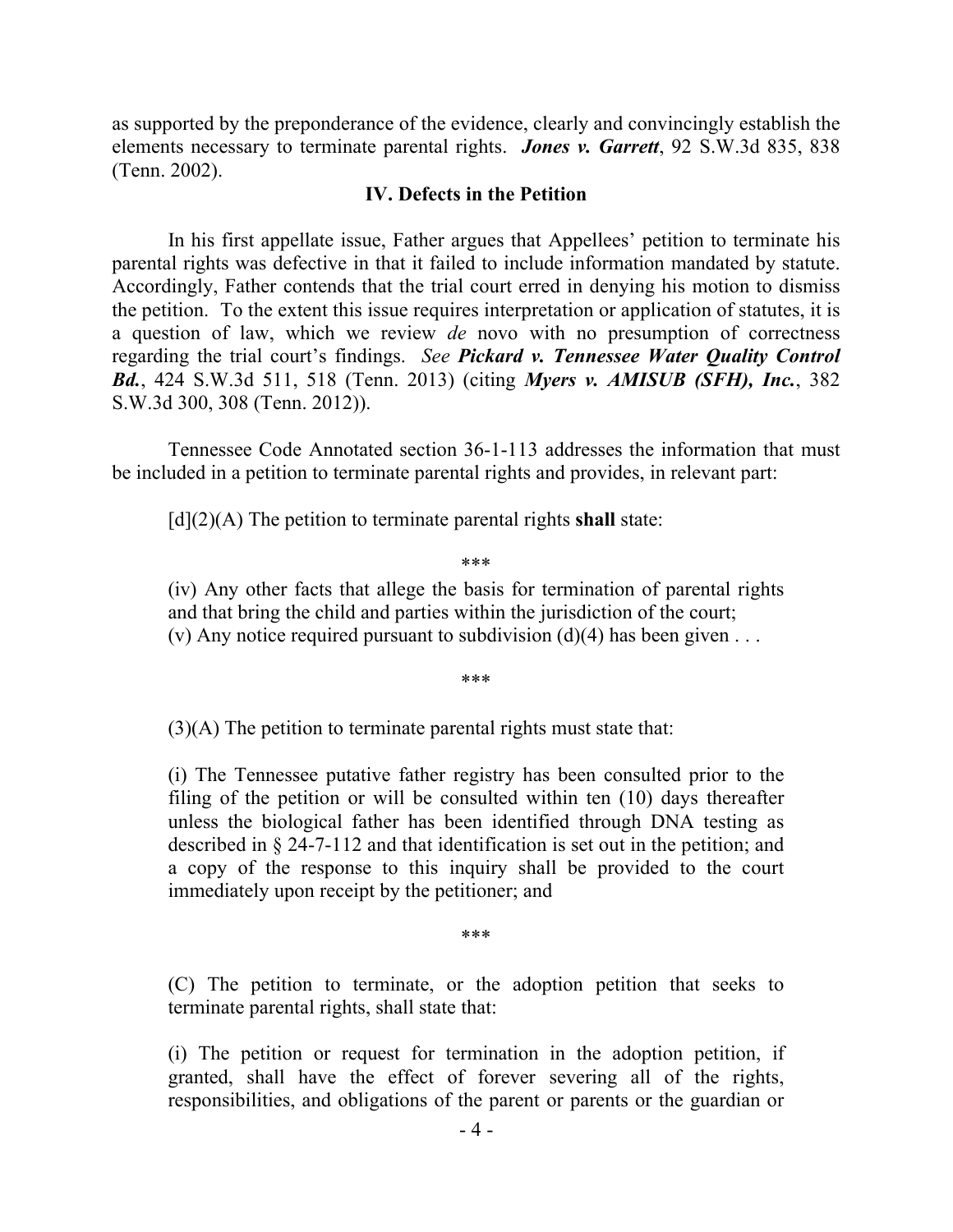guardians to the child who is the subject of the order, and of the child to the parent or parents or the guardian or guardians;

(ii) The child will be placed in the guardianship of other person, persons or public or private agencies who, or that, as the case may be, shall have the right to adopt the child, or to place the child for adoption and to consent to the child's adoption; and

(iii) The parent or guardian shall have no further right to notice of proceedings for the adoption of the child by other persons and that the parent or guardian shall have no right to object to the child's adoption or thereafter, at any time, to have any relationship, legal or otherwise, with the child.

(Emphasis added).

In addition to the foregoing statutory requirements, Third Judicial District Chancery Local Rule of Practice 16.02 provides that

[i]n any case wherein the adopting parents are related to the child or children to be adopted, the case shall not be set for adjudication by the Clerk until the following documents have been filed:

(A) The birth certificate or certificates of the child or children.

(B) A certified copy of the marriage license of the adopting petitioner(s), if applicable.

(C) A certified copy of any current order/judgment affecting the custody of the child/children.

(D) A death certificate if either natural biological parent be deceased.

(E) A copy of the Putative Father Registry report within ten (10) days of the filing of the petition.

(F) Any confidential report, filed at least three (3) days prior to the adoption hearing.

Finally, the Rules of Civil Procedure provide:

Each averment of a pleading shall be simple, concise and direct. No technical forms of pleading or motions are required. Every pleading stating a claim or defense relying upon the violation of a statute shall, in a separate count or paragraph, either specifically refer to the statute or state all of the facts necessary to constitute such breach so that the other party can be duly apprised of the statutory violation charged. The substance of any ordinance or regulation relied upon for claim or defense shall be stated in a separate count or paragraph and the ordinance or regulation shall be clearly identified. The manner in which violation of any statute, ordinance or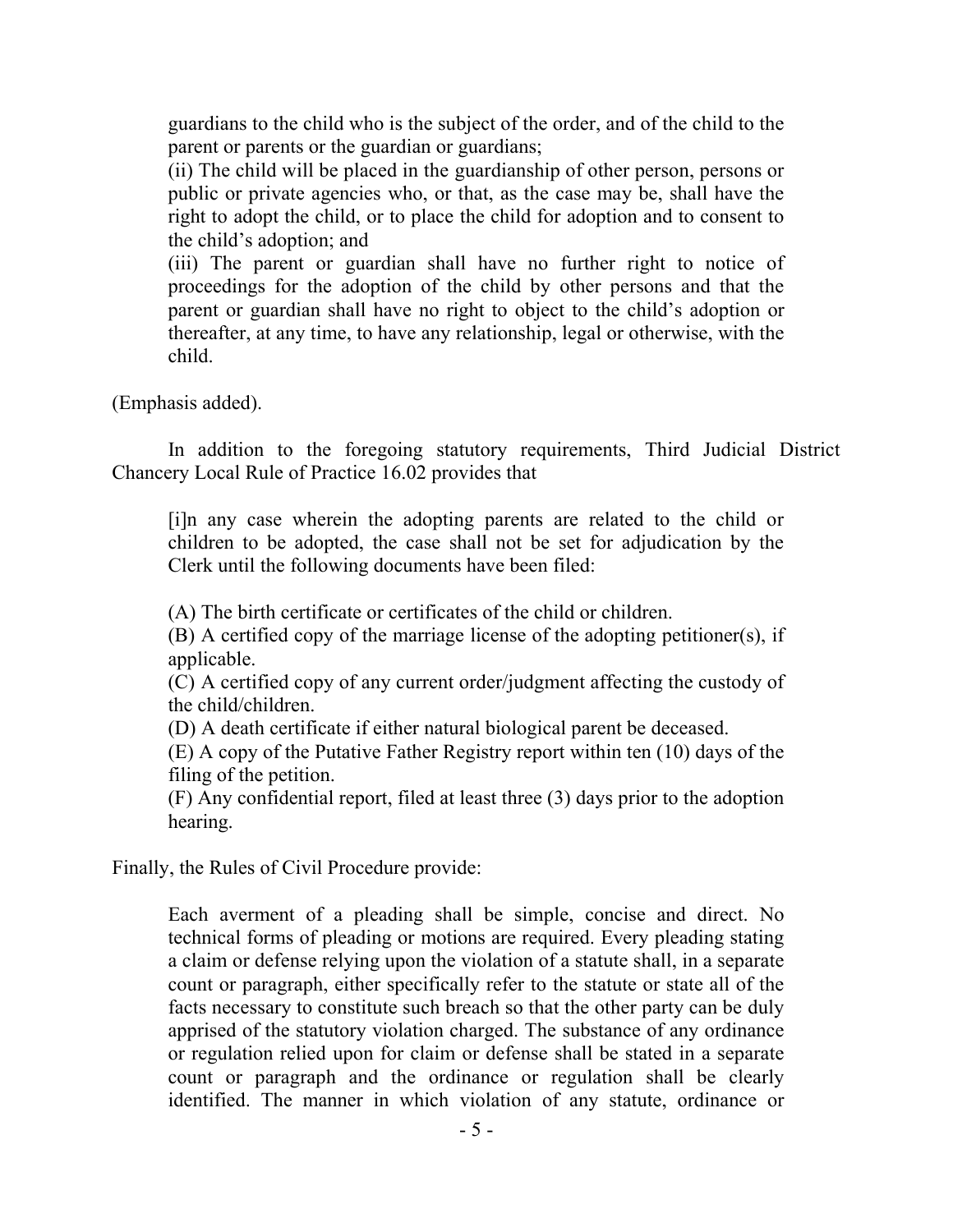regulation is claimed shall be set forth.

Tenn. R. Civ. P. 8.05(1).

In his motion to dismiss, Father avers that Appellees' petition fails to comply with the foregoing statutory provisions and rules in that:

1. [T]he petition does not state the specific grounds being alleged to terminate [Father's] parental rights.

2. [T]he petition does not mention the marriage date of the petitioners.

3. [T]he petition does not mention the [Mother] consenting to adoption.

4. [T]he petition does not mention whether the children were born in or out of wedlock.

5. [T]he petition does not list attorney fees, nor is an affidavit regarding attorney fees on file.

6. [T]he petition does not state the results from the Putative Father Registry. According to the statute, the registry is to be consulted within ten (10) working days of the filing of the Petition. Furthermore, as of the filing of this Motion to Dismiss no results have been filed regarding the Putative Father Registry. Additionally, [Father] alleges that this requirement cannot be waived . . . .

7. [T]he petition does not state the mandatory language required by this statute: "The Petition to terminate, or the adoption petition that seeks to terminate parental rights, shall state that the parent or guardian shall have no further right to notice of proceedings for the adoption of the child by other persons and that the parent or guardian shall have no right to object to the child's adoption or thereafter, at any time, to have the relationship, legal or otherwise, with the child."

8. Pursuant to the Third Judicial District Chancery Local Rules of Practice Section 16.02, the Petitioners have not supplied this Honorable Court with copies of birth certificates for the minor children as required by local rules.

9. Pursuant to the Third Judicial District Chancery Local Rules of Practice Section 16.02, the Petitioners have not supplied this Honorable Court with a certified copy of their marriage license as required by local rules.

10. Pursuant to the Third Judicial District Chancery Local Rules of Practice Section 16.02, the Petitioners have not supplied this Honorable Court with a certified order regarding custody of the minor children as required by local rules.

11. Pursuant to the Third Judicial District Chancery Local Rules of Practice Section 16.02, the Petitioners have not supplied this Honorable Court with results from the putative father registry.

Appellees do not contest the mandatory language of the foregoing rules and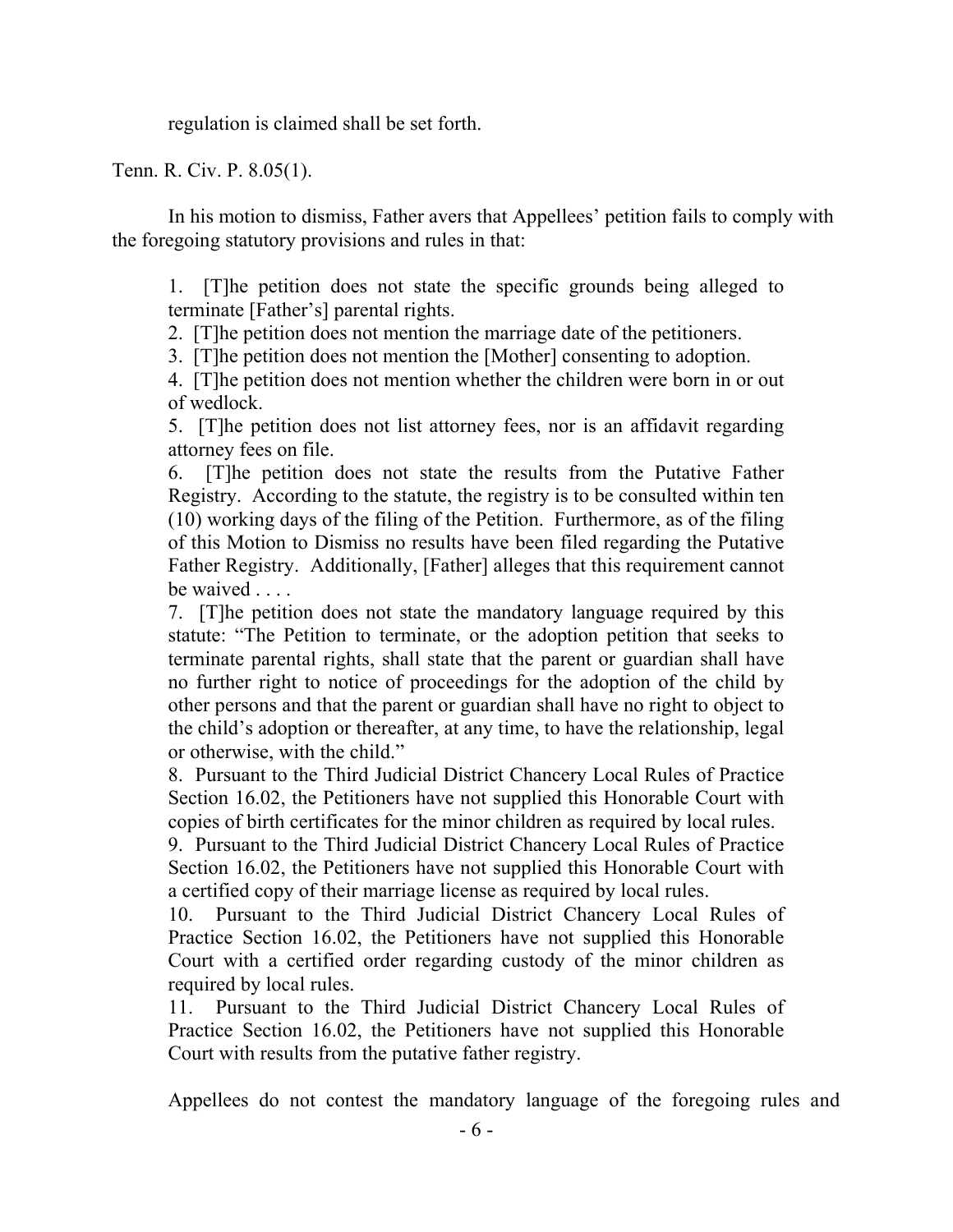statutes concerning the content of petitions to terminate parental rights, nor do they specifically deny that their original petition was rife with omissions. In *In re Natalie R. C.***,** No. E2011-01185-COA-R3-PT, 2011 WL 4924170 (Tenn. Ct. App. Oct. 18, 2011), this Court vacated the trial court's termination of father's parental rights based on numerous defects in the petition. In so doing, we stated that

[p]erhaps one of the deficiencies alone might have constituted harmless error, but we are not prepared to hold that a petition to terminate parental rights can suffer these multiple deficiencies and remain valid.

We first note the mandatory language of the rule and statutes in question, something not contested by Grandmother. Also, we observe that terminating parental rights is an especially grave and serious matter. The United States Supreme Court has described "the interest of parents in the care, custody, and control of their children" to be "perhaps the oldest of the fundamental liberty interests recognized by this Court." *Troxel v. Granville*, 530 U.S. 57, 65, 120 S.Ct. 2054, 147 L.Ed.2d 49 (2000). Our General Assembly and our Supreme Court have made certain policy decisions concerning what must be included in a petition to terminate parental rights. However technical these omissions may seem, given the number of omissions considered in the context of a termination of parental rights, they may not be overlooked or excused. We, however, do not agree with Father that these defects are fatal and require the petition to be dismissed. These defects are such that they can be corrected by Grandmother and her current attorney if given the opportunity, and they choose to do so. Our decision provides that opportunity.

*In re Natalie R. C.*, 2011 WL 4924170, at \*5. Likewise, in this case, the trial court did not initially grant Father's motion to dismiss Appellees' petition to terminate his parental rights. Rather, the trial court allowed Appellees the opportunity to amend their petition to correct the errors and omissions. The question, then, is whether the amended petition was sufficient to cure the deficiencies and to provide adequate notice to Father so that he could prepare his defense. As is relevant to this appeal, Appellees' addendum to the petition states that "the period of time that [Father's] actions and omissions have occurred such that are grounds for termination of parental rights, are from January 20, 2016 to the filing date of this Petition." On appeal, Father contends that Appellees' "addendum" to the petition was insufficient to cure the pleading deficiencies. Specifically, he maintains that the addendum concerning the four-month statutory period for the abandonment ground was not properly pled. Furthermore, he argues that the addendum, which was filed on the eve of the hearing, violated his due process right to notice.

"Basic due process requires 'notice reasonably calculated under all the circumstances, to apprise interested parties of the pendency of the action and afford them an opportunity to present their objections.'" *Keisling v. Keisling*, 92 S.W.3d 374, 377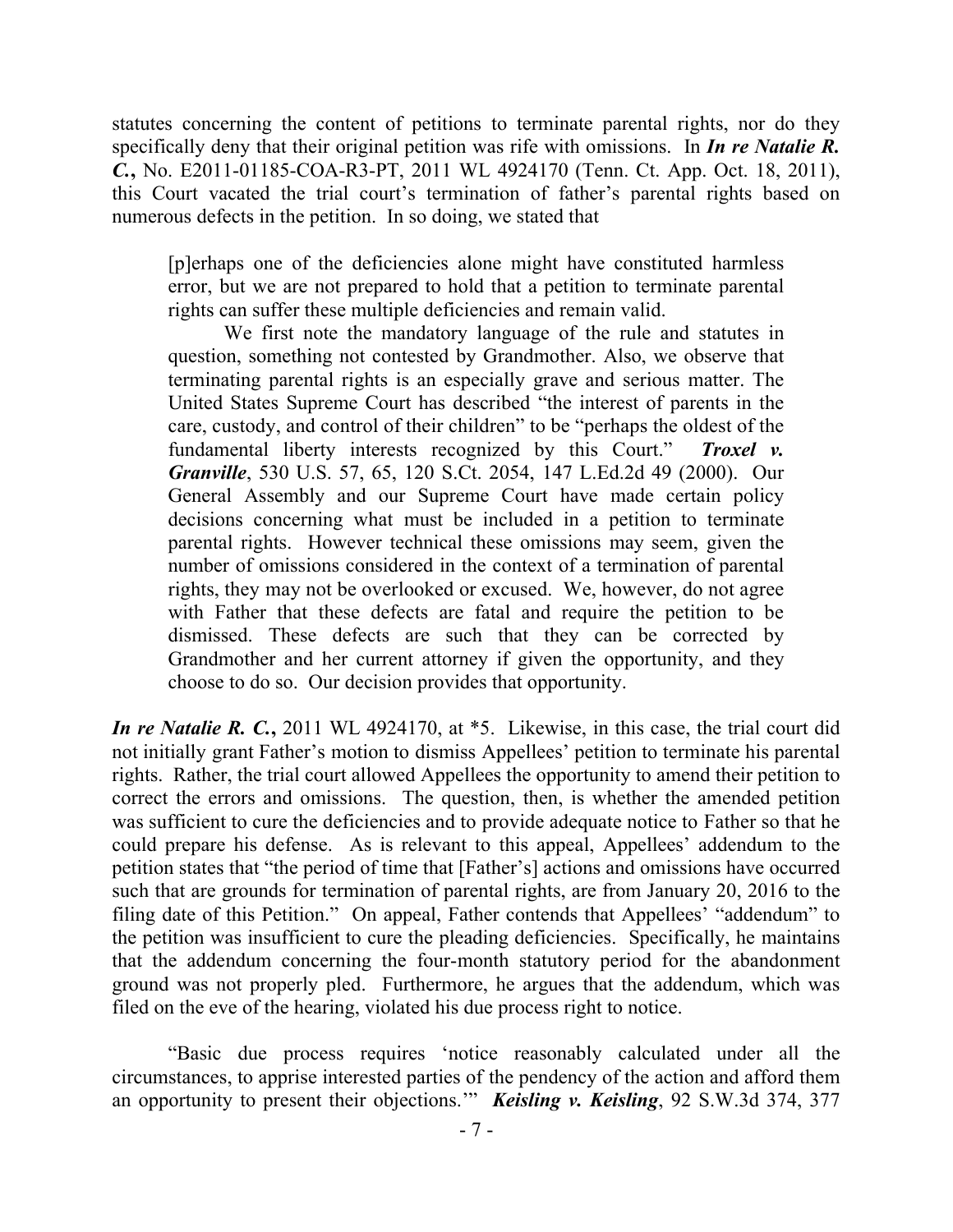(Tenn. 2002) (citing *State v. Pearson*, 858 S.W.2d 879, 884 (Tenn. 1993) (quoting *Mullane v. Central Hanover Bank & Trust Co*., 339 U.S. 306, 314, 70 S.Ct. 652, 94 L.Ed. 865 (1950)). Further, "[d]ue process is a flexible concept that 'calls for such procedural protections as the particular situation demands.'" *Id*. (quoting *Wilson v. Wilson*, 984 S.W.2d 898, 902 (Tenn.1998)). This Court has previously discussed the importance of strictly adhering to procedural requirements in termination of parental rights cases. *See In re Johnny K. F*., No. E2012-02700-COA-R3-PT, 2013 WL 4679269, at \*7 (Tenn. Ct. App. Aug. 27, 2013); *Weidman v. Chambers*, No. M2007- 02106-COA-R3-PT, 2008 WL 2331037, at \*6 (Tenn. Ct. App. June 3, 2008). "Providing notice of the issues to be tried is considered a fundamental component of due process." *In re Landon H.*, No. M2011-00737-COA-R3-PT, 2012 WL 113659, at \*4 (Tenn. Ct. App. Jan. 11, 2012) (citing *In re W.B. IV*., No. M2004-00999-COA-R3-PT, 2005 WL 1021618, at \*13 (Tenn. Ct. App. Apr. 29, 2005)). The touchstone of the due process requirement is that the parent be placed on notice of the ground in order to prepare a defense. *Id*.

As discussed above, in their original petition, Appellees averred that Father abandoned the Children by failure to provide support and failure to visit "for a period over four (4) months prior to the filing of this Petition." In their "addendum" to the petition, Appellees stated that the period of time for abandonment is "from January 20, 2016 to the filing date of this Petition." The question of the applicable time period remained unsettled at the time of the hearing on the petition. At the outset of the hearing, Father's attorney contested the four month period provided in the addendum and stated that the Father was incarcerated during the "January 20, 2016 to the filing date of the petition" time period. As such, Father asserted that Appellees "didn't say what period they're talking about. They're talking about in their petition the period while he was incarcerated, so they still never told us what period they're looking at." In denying Father's renewed motion to dismiss, the following transpired:

THE COURT: Well, that's—I think he's on notice.

\*\*\*

[APPELLEES' ATTORNEY]: Your Honor, we're alleging the time in paragraph ten [of the addendum], from January 20, 2016 to the filing date of the petition.

[FATHER'S ATTORNEY]: He was incarcerated.

THE COURT: Well, but listen, here's—here is the way we deal with this. First of all, let me, the motion respectfully is overruled . . . your original petition, it does put the defendant on notice that they're claiming he has not paid any child support and it puts the defendant on notice that they're claiming he's not visited . . . . Now, the statute tells us that if the defendant's incarcerated at any time during the four months preceding the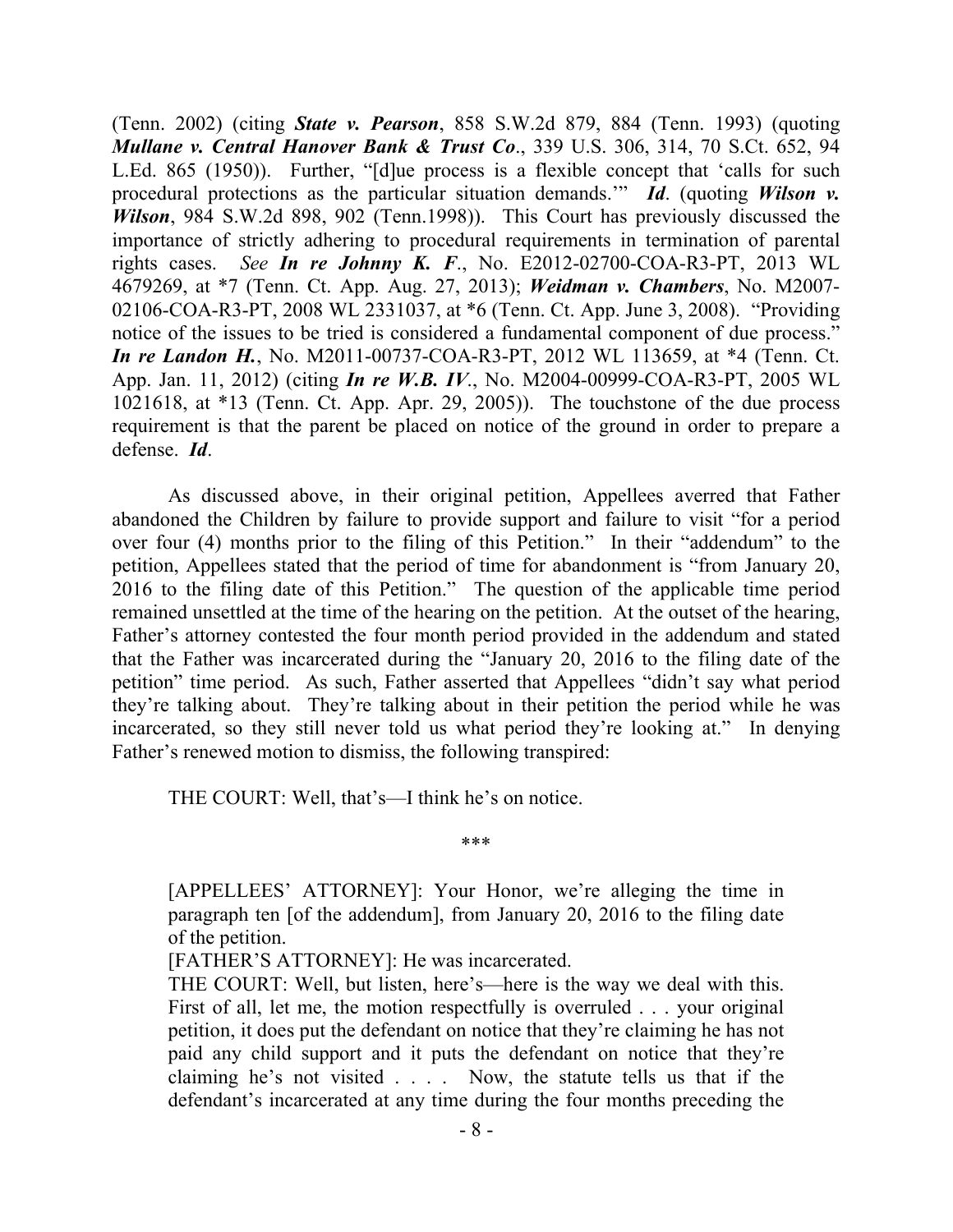filing of the petition, that we're to keep backing it up in time until we find four months where defendant was not incarcerated, so we may have to go back to . . .

[FATHER'S ATTORNEY]: 2014.

THE COURT: . . . conception, I don't know, but what . . . from your [i.e., Father's attorney's]—what would be your thought on that how far we have to back up to do that?

[FATHER'S ATTORNEY}: We'd have to go back to 2014 and during that time, before that incarceration, he was seeing his children regularly and paying support.

THE COURT: Well, let's just see what the proof shows and whatever the proof shows we're stuck with. . .[Appellees' attorney], do you agree that he was incarcerated steadily from '14 up to when the thing was filed?

[APPELLEES' ATTORNEY]: We don't agree, Your Honor.

#### \*\*\*

THE COURT: Well, then that's obviously one of the facts at issue the Court's going to have to ascertain in this case. So, I guess, we're going to have to—usually, we agree on this four-month period, but I guess it's contested, and I'll have to determine when it was.

[FATHER'S ATTORNEY]: But even then, technically, this should have been dealt with by discovery and figuring it out before we come to trial, so that we know what the four-month period would have been in this case.

THE COURT: Your vindication is you don't have the burden of proof, so you don't have to prove anything here today . . . .

In its order terminating Father's parental rights, the trial court found that, "The relevant period of time that the Court used was the period from September 13, 2015 to January 13, 2016." These dates were never pled by Appellees and were strictly derived from the proof adduced at the hearing concerning Father's incarceration. Father's attorney was correct that the relevant four-month time period should have been determined prior to the hearing and should have been specifically pled by Appellees. It was not. As such, Father never had notice of the relevant time period.

In *In re D.H.B.*, No. E2014-00063-COA-R3, 2015 WL 1870303 (Tenn. Ct. App. April 23, 2015, this Court addressed the question of whether a petition to terminate parental rights, which alleged the wrong four-month period for abandonment, was sufficient to put the mother on notice of the grounds for termination of her parental rights. In relevant part, we stated:

Mother asserts that the Petitioners' pleadings failed to provide her with proper notice of the specific ground for termination being pursued.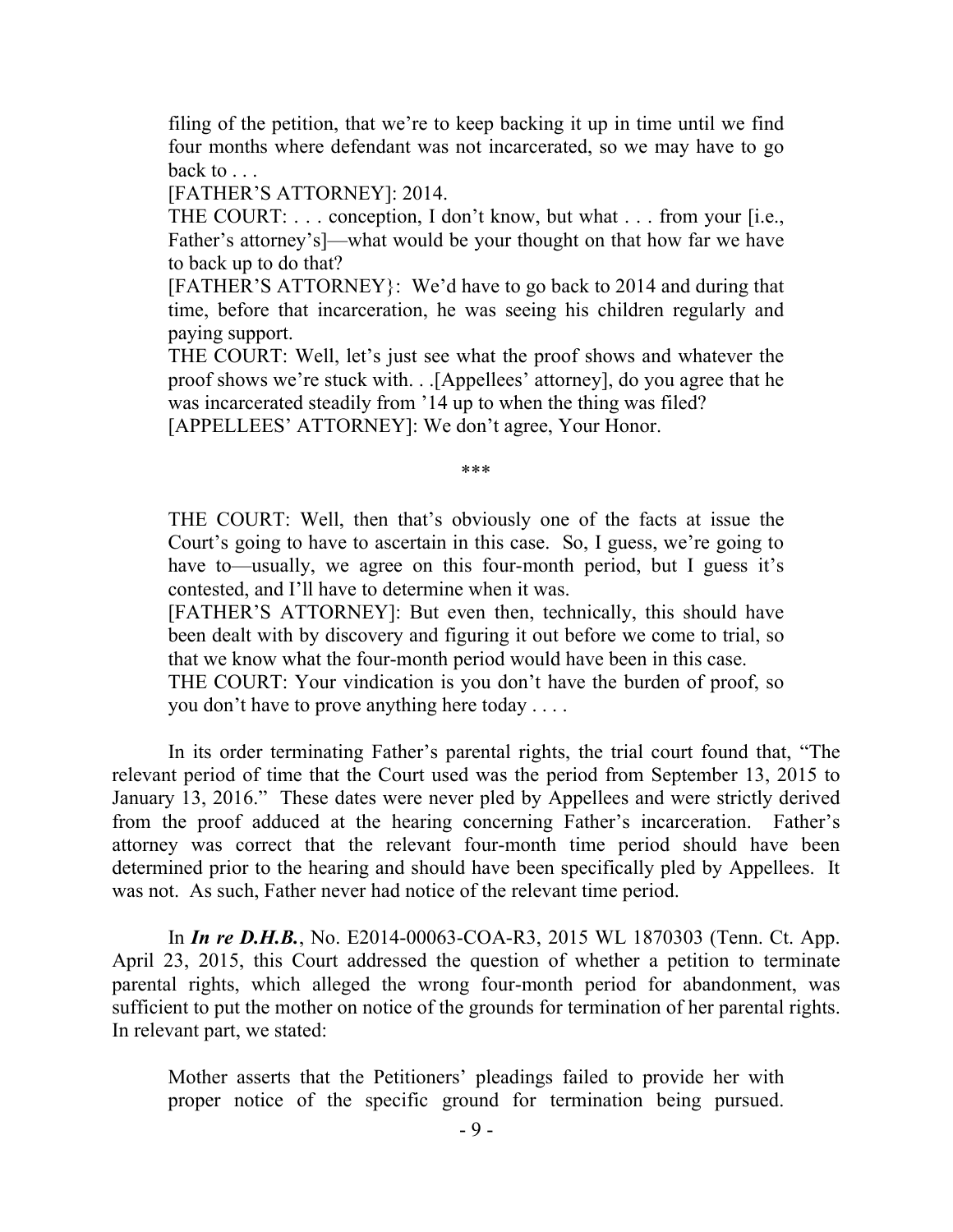Addressing abandonment pursuant to Section  $36-1-102(1)(A)(iv)$ , this Court has observed that "[t]he statute is very specific for an incarcerated parent with regard to the relevant time period, limiting the analysis with regard to a failure to support to the period of 'four (4) consecutive months immediately preceding such parent's or guardian's incarceration. . . .'" Tenn. Code Ann. § 36-1-102(1)(A)(iv) (2010). *In re Eimile A.M.*, No. E2013-00742-COA-R3-PT, 2013 WL 6844096, at \*3 (citing Tenn. Code Ann.  $\S 36$ -1-102(1)(A)(iv)). We have held that "courts must 'strictly apply the procedural requirements in cases involving the termination of parental rights.'" *Id.*, (quoting *In re: Landon H*., No. M2011-00737-COA-R3-PT, 2012 WL 113659, at \*4 (Tenn. Ct. App. Jan. 11, 2012)).

Here, the original petition alleged only "abandonment" of the Children. When pressed for more specificity, Petitioners amended the petition, for a second time, to allege abandonment by failure to visit or support in the four months immediately preceding the filing of the petition. Although the proof at trial revealed that Petitioners were well aware of Mother's repeated periods of incarceration, abandonment by an incarcerated parent was not specifically alleged in the pleadings. Mother argues that the petition failed to provide her with adequate notice of the particular grounds for termination she was called upon to defend. In a case involving the same two forms of abandonment, we have held a petition to be deficient where the "wrong" four-month statutory period is pleaded. See *In re K.N.B.*, No. E2014-00191-COA-R3-PT, 2014 WL 4908505, at \*13 (Tenn. Ct. App. E.S., filed Sep. 30, 2014).

## *In re D.H.B.*, 2015 WL 1870303, \*4-5.<sup>3</sup>

 $\overline{a}$ 

Despite the fact that Appellees were given the opportunity to amend their original petition, the amended petition is insufficient to put Father on notice of the grounds asserted for termination of his parental rights. As in *In re D.H.B.*, neither the original petition, nor the addendum thereto lists the correct four-month period, which was ultimately determined by the trial court to be September 13, 2015 to January 13, 2016. Furthermore, although it is undisputed that Father was incarcerated for some period of time, Appellees did not plead abandonment by an incarcerated parent. In fact, Appellees' pleadings fail to cite the any statutory provisions as required by Tenn. R. Civ. P. 8.05(1). In *In re K.N.B.*, this Court held:

<sup>&</sup>lt;sup>3</sup> In *In re D.H.B.*, this Court ultimately held that the grounds for termination of Mother's parental rights were tried by consent of the parties and upheld the termination. Here, however, based on the portion of the transcript set out above, there was no consent to the dates, and the relevant four-month period was not determined until after the hearing.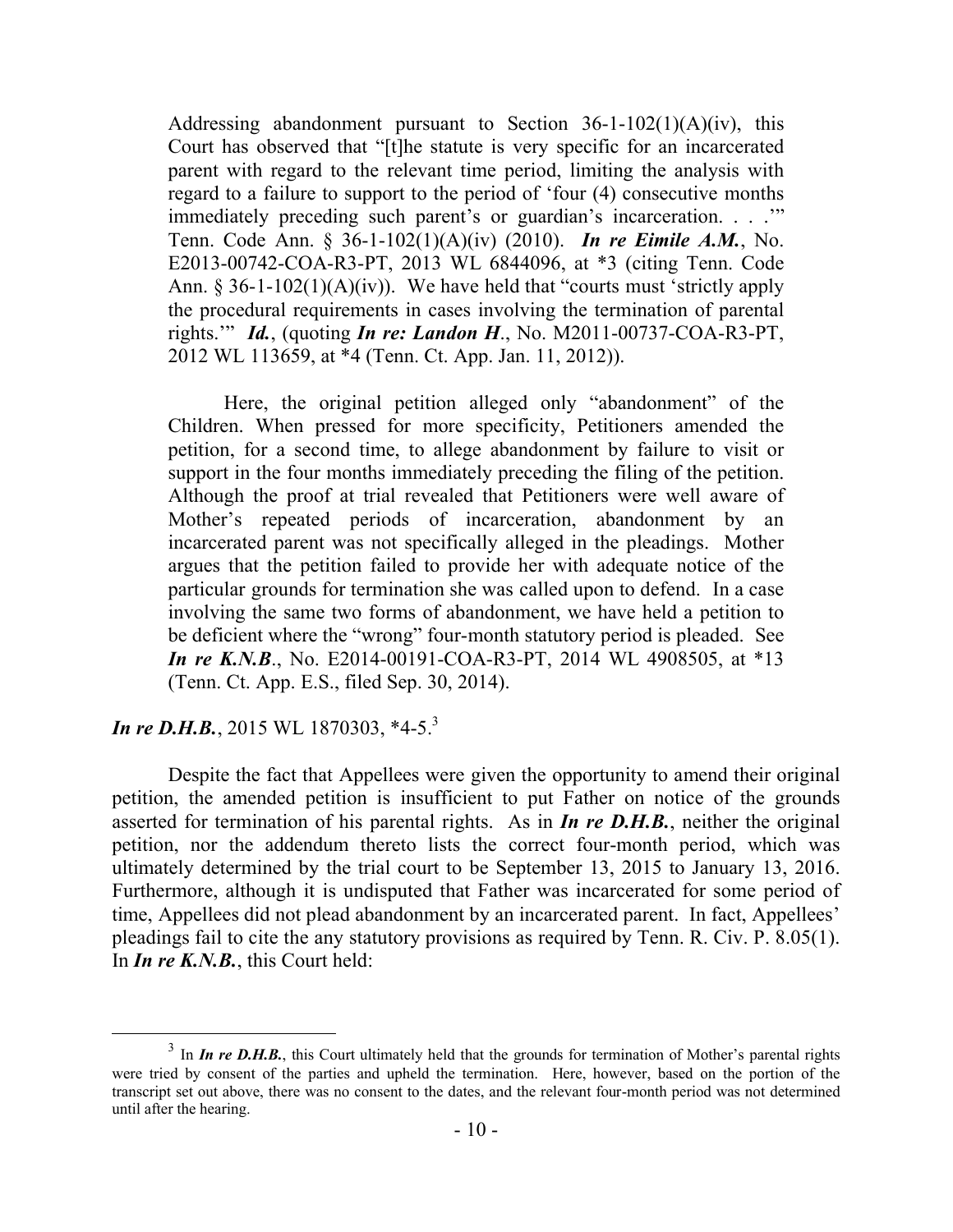With all due respect to the trial court, it is clear to us that abandonment by an incarcerated parent was not properly pleaded as a ground for terminating Father's rights to K.N.B. Despite obtaining evidence that Father served time in jail within the four months before it filed for termination, DCS did not allege as a basis for severing his parental rights that Father failed to support or visit the child in the four months before he was incarcerated. On the contrary, DCS specifically alleged that Father was not incarcerated during the four months before the petition was filed. In this manner, DCS focused its attention and its proof at trial on the "wrong" statutory four-month period as a ground of abandonment.

Neither do we believe that the issue of whether Father abandoned the child in the four months before he went to jail was tried by consent. Instead, it appears that, at trial, evidence of Father's criminal history was introduced primarily on the issue of DCS's efforts to locate Father in order to provide him with a permanency plan and the required notice of the definition and potential consequences of abandonment, all as discussed earlier in this opinion. In its ruling, noting Father's March 8 sentencing, the trial court observed, "[s]o we know where [Father] was then." The court continued, "the reason that I am making reference to these criminal convictions is . . . in trying to find out why [DCS] didn't locate [Father] and why they were unable to locate him. . . ." When evidence is introduced at a trial on a relevant issue, it cannot be relied upon to show consent to try an issue that was not pleaded. *Hiller v. Hailey*, 915 S.W.2d 800, 805 (Tenn. Ct. App. 1995) (citing *Ray v. The Kroger Co*., No. 83-323-II, 1984 Tenn. App. LEXIS 2966 at \*19 (Tenn. Ct. App. M.S., filed June 26, 1984) ("Trial of an issue by consent is not shown by presentation of evidence which is relevant to an established issue and also would be relevant to an unexpressed issue.")).

As we see it, the trial court essentially took an "either/or" approach when it terminated Father's rights to the child K.N.B. on the grounds of abandonment by willful failure to support and willful failure to visit during the four months immediately preceding the filing of the petition or in the four months prior to his incarceration. On the record before us, this was error. In short, there is evidence that Father was incarcerated during the four months before the petition was filed, and the ground of abandonment by an incarcerated parent was neither properly pleaded nor tried by consent. We therefore reverse the trial court's judgment terminating Father's parental rights to K.N.B. on the ground of abandonment pursuant to Tenn. Code Ann.  $36-1-113(g)(1)$ , as defined in Tenn. Code Ann. § 36-1- $102(1)(A)(i)$ .